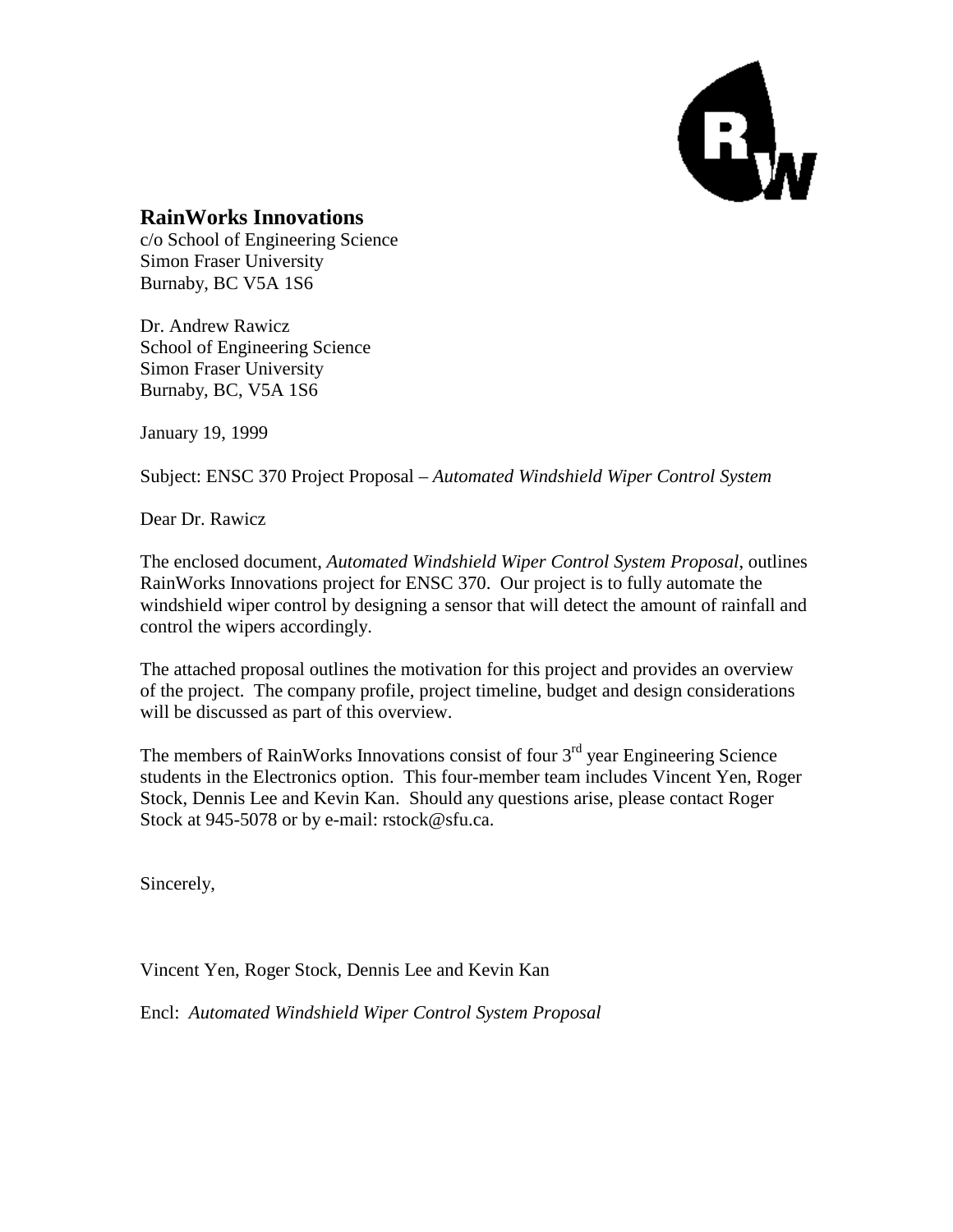

# Automated Windshield Wiper Control System Proposal

| Submitted by: | RainWorks Innovations:<br>Vincent Yen, Roger Stock,<br>Dennis Lee and Kevin Kan  |
|---------------|----------------------------------------------------------------------------------|
| Contact:      | Roger Stock<br>rstock@sfu.ca                                                     |
| Submitted to: | <b>Andrew Rawicz</b><br>School of Engineering Science<br>Simon Fraser University |
|               | Steve Whitmore<br>School of Engineering Science<br>Simon Fraser University       |
| Date:         | January 19, 1999                                                                 |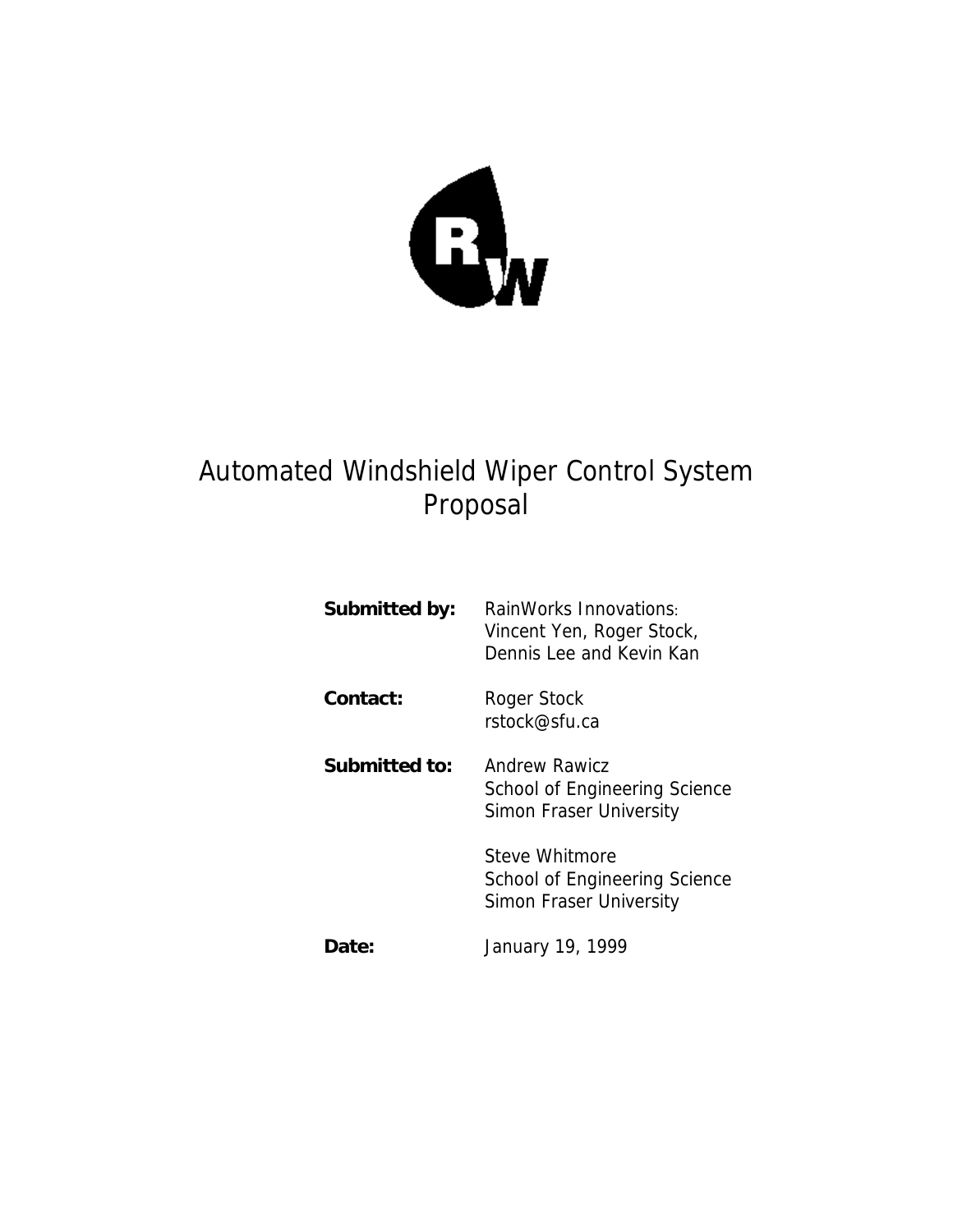



## **Executive Summary**

RainWorks Innovations is a group focused on providing solutions for rain oriented automotive products.

The current project of RainWorks Innovations involves the automation of windshield wipers for automobiles. The project aim is to develop an automated windshield wiper control system that will activate upon sensing rain and vary the wiper speed accordingly. With the automatic wiper system implementation, there will no longer be any need for user input. However, the user still has the option of a manual override.

Currently, RainWorks Innovations intends to custom design a rain sensor for this project. However, a rudimentary, but effective rain sensor has been developed by a previous ensc370 group, BMJ Innovations. This inexpensive and non-intrusive sensor from BMJ has immense potential to be further developed for the automated windshield wiper control system. In addition, a microcontroller will be implemented into the automatic wiper system to enhance versatility and robustness. The control involved will be simple, requiring only a relatively inexpensive and low-powered microcontroller. With the parts in mind, the overall system is predicted to be extremely cheap and present an attractive option for car manufacturers or as a car kit for modification enthusiasts.

A fully functional prototype will be installed into a Toyota Tercel by April. 5 1999. The project cost will be within \$140.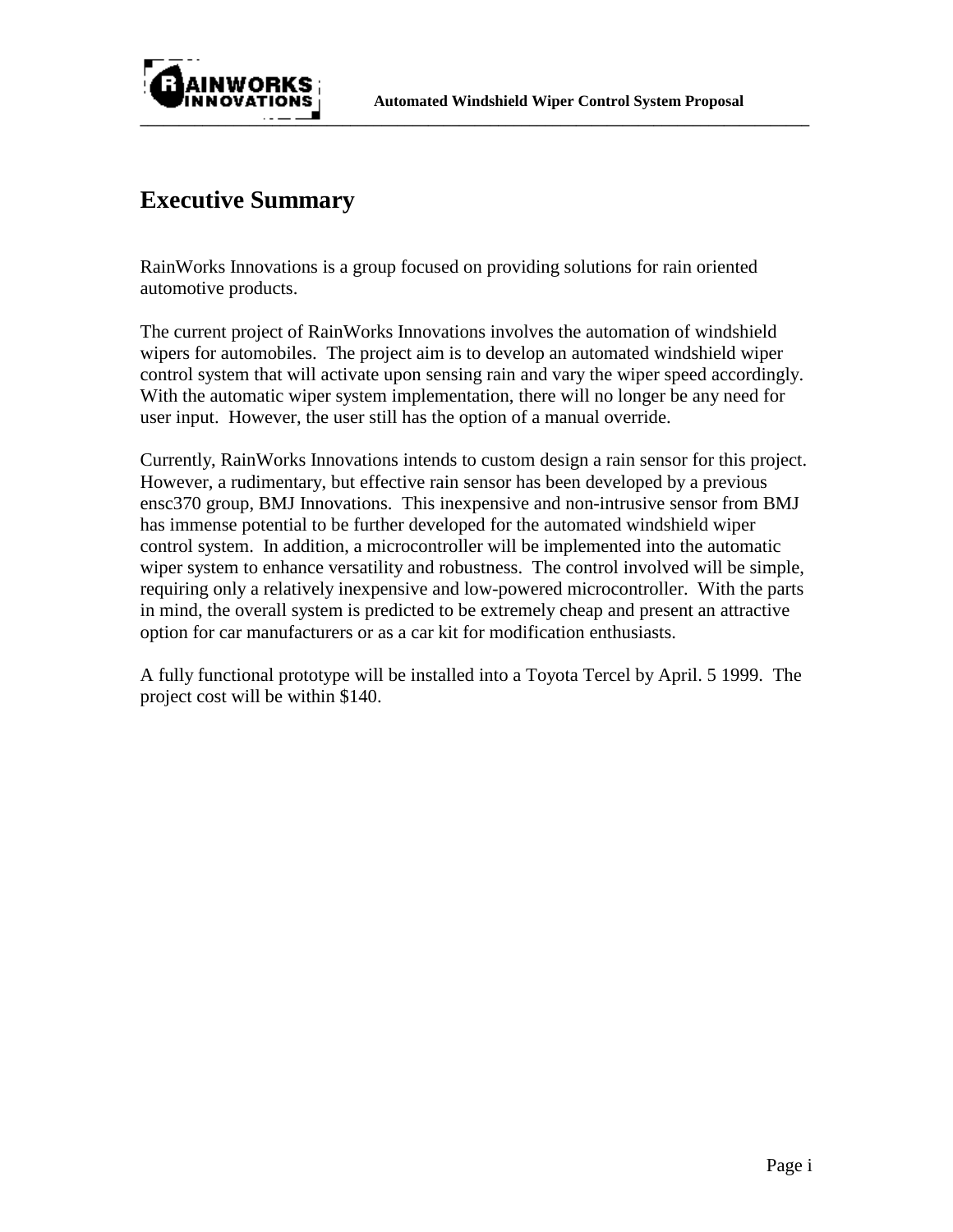

# **Table of Contents**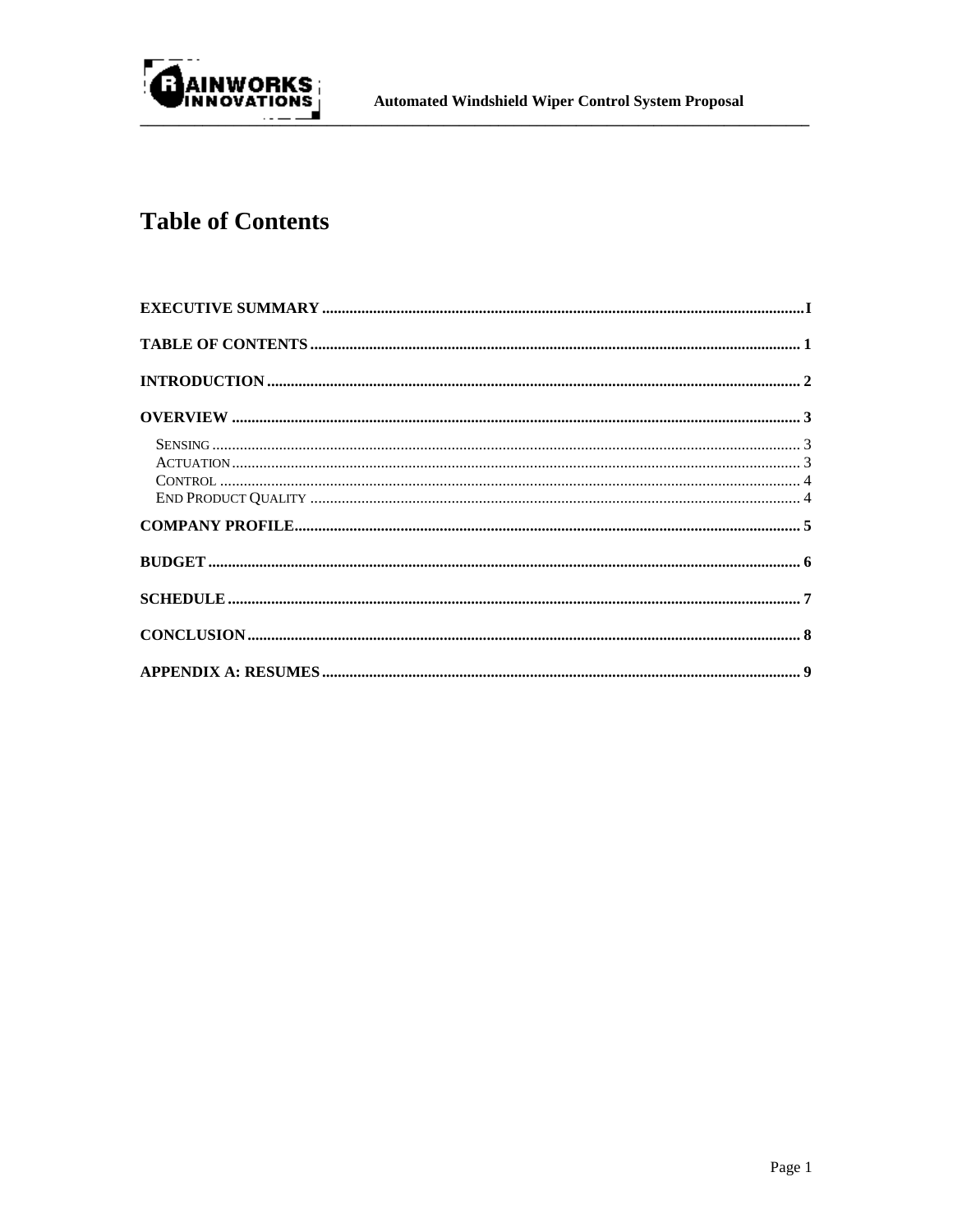

## **Introduction**

Automobile windshield wiper systems on the current market are completely dependent on user input. Existing windshield wiper systems require user control for different rain conditions, as well as system activation and deactivation. Given various rain conditions that might occur within a short period of time, windshield wiper control may pose a cumbersome task for the driver as well as a dangerous distraction. An inexpensive automated windshield wiper control system, which activates, deactivates and varies the wiper rate depending on rain conditions presents an viable alternative to existing wiper control systems. In addition, the utilization of non-intrusive sensors, inexpensive and customizable microcontrollers and easy installation procedures will make this product an attractive option for car manufacturers or as a car kit for modification enthusiasts. A recent informal poll among students from 19-21 indicates a high interest among young drivers for innovative car accessories. Currently this product is only available in luxury and prototype vehicles, making our inexpensive car kit an accessible alternative for the general public. This document outlines the proposal for this concept.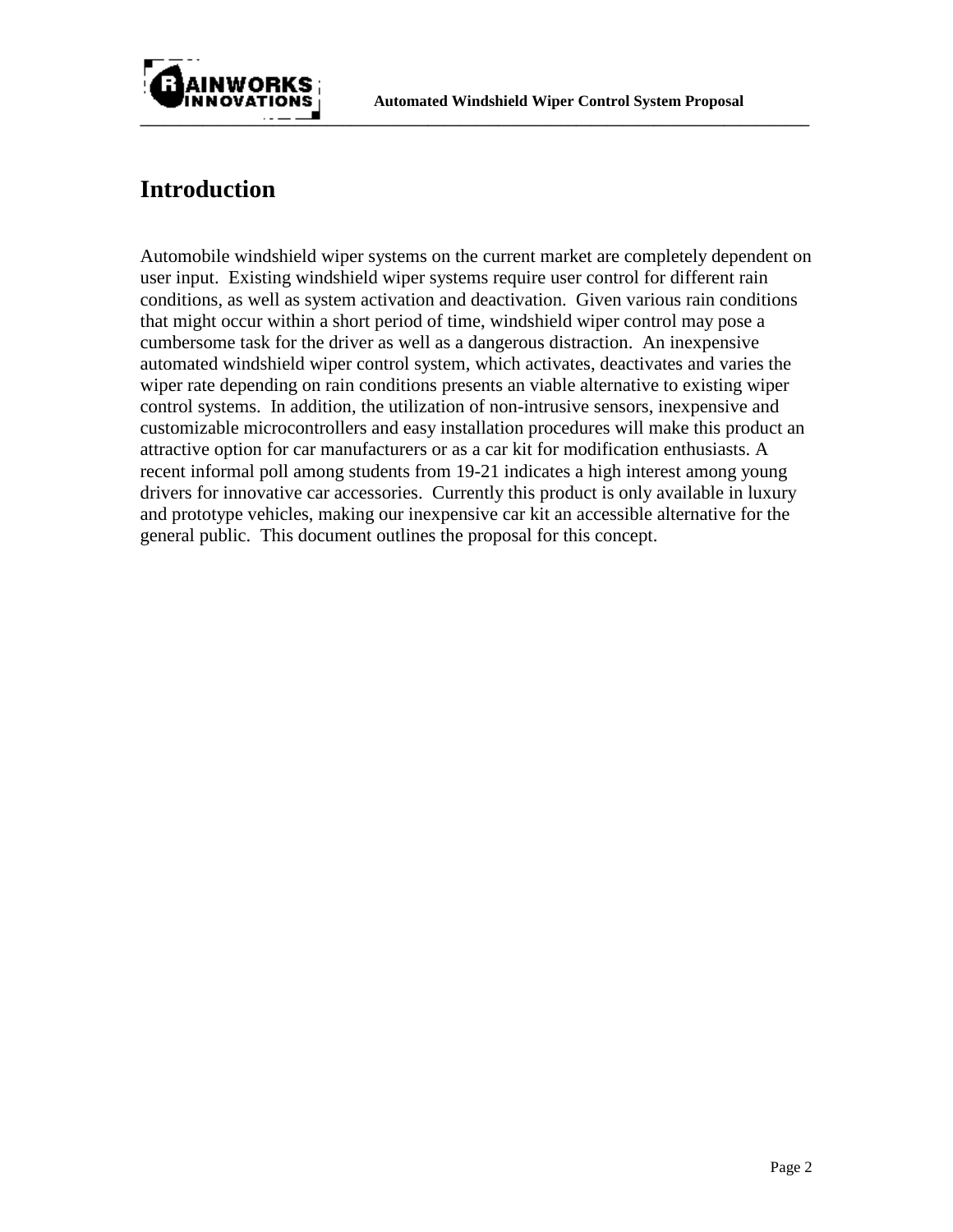

### **Overview**

Figure 1 shows the high level block diagram showing the basic function of our wiper control system.



**Figure 1: System Overview**

#### Sensing

The sensor for this project needs to detect the presence of rain, as well as the rate of rainfall upon the windshield. In addition, the sensor must differentiate between various amounts of moisture on the windshield resulting from heavy rainfall to light mist. The sensor should be robust enough to distinguish between moisture and other substances that may accumulate on the windshield. The material of the sensor should be able to withstand normal abuse from the elements.

#### Actuation

The device will utilize existing windshield wiper actuation. The device will bypass the wiper control provided by the automobile and directly handle the actuators. Therefore, future upgrades involving our device will require very little modification of the vehicle.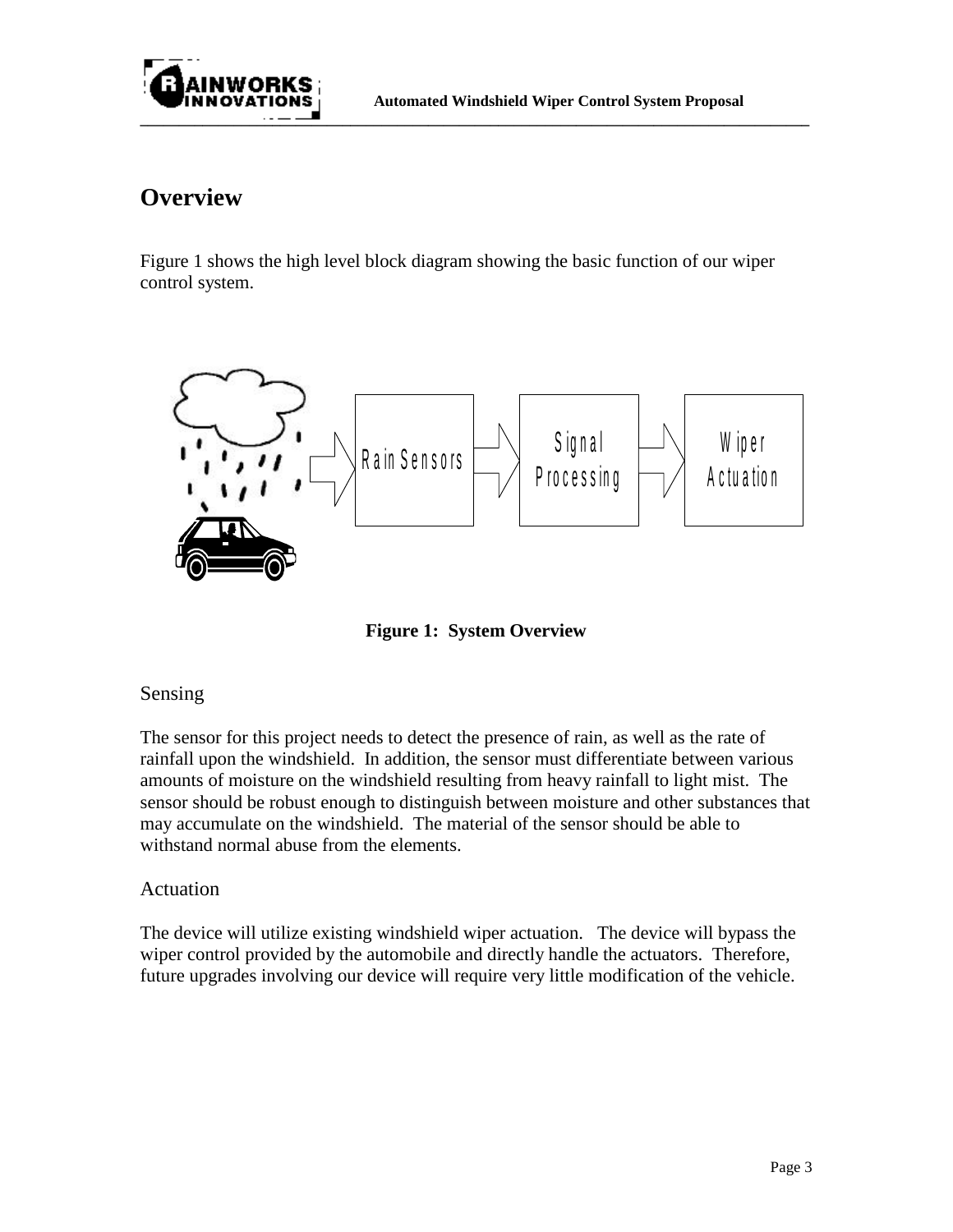

#### Control

The control system will need to be able to take sensor readings and determine the amount of rainfall present. Based on sensor input, the controller will activate or deactivate the wipers accordingly. During wiper operation, the controller will dictate the wiper rate as a function of rainfall.

#### End Product Quality

Our system will be implemented in an automobile. Therefore, robustness and aesthetics are primary considerations. The sensor should not interfere with driving operations. The user interface should integrate with the interior design of the automobile.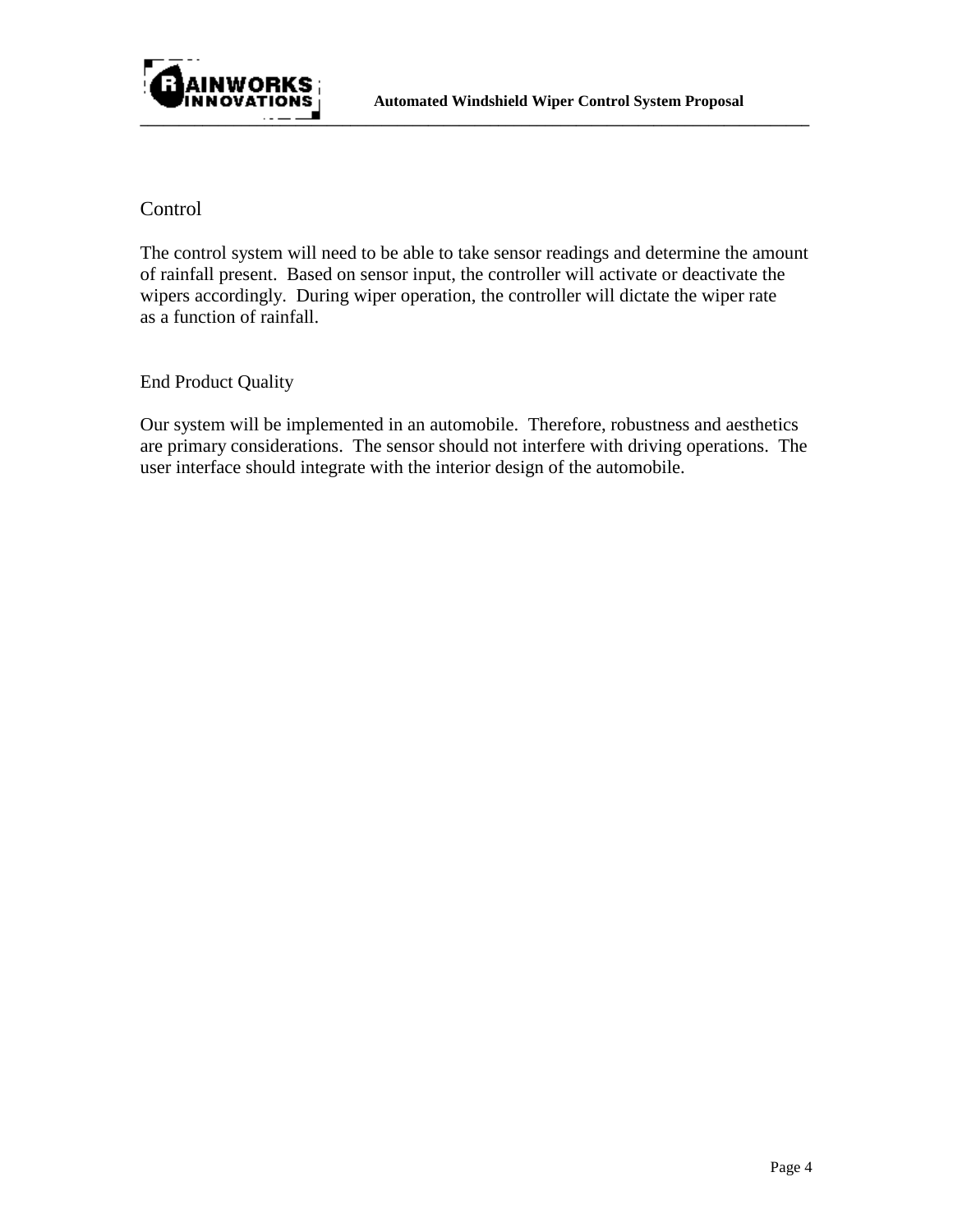

## **Company Profile**

RainWorks Innovations, was formed from the desire to see our ENSC 370 project idea materialize with potential as a marketable, real-world product - the automated windshield wiper control system.

The team consists of four third year engineering students in the electronics option – Vincent Yen, Denis Lee, Kevin Kan, and Roger Stock. As a group, we believe we have the skills and abilities needed to complete the project ahead of us. We also feel we will be able to acquire any additional knowledge needed from courses we are currently enrolled in and through our own studies and research.

Collective skills among our team members include:

- Microcontroller operations / programming
- Mechanical design / implementation resources
- Automobile electronics
- Digital hardware design and debugging
- Analog / Digital system interfacing
- High Level software programming
- System verification and testing
- Engineering materials

Refer to Appendix A for references to the resumes of all team members.

Because there is generally an overlap of skills among our team members, no member will be locked on one task. Teamwork and a variety in assignments will be encouraged to provide learning and new experiences.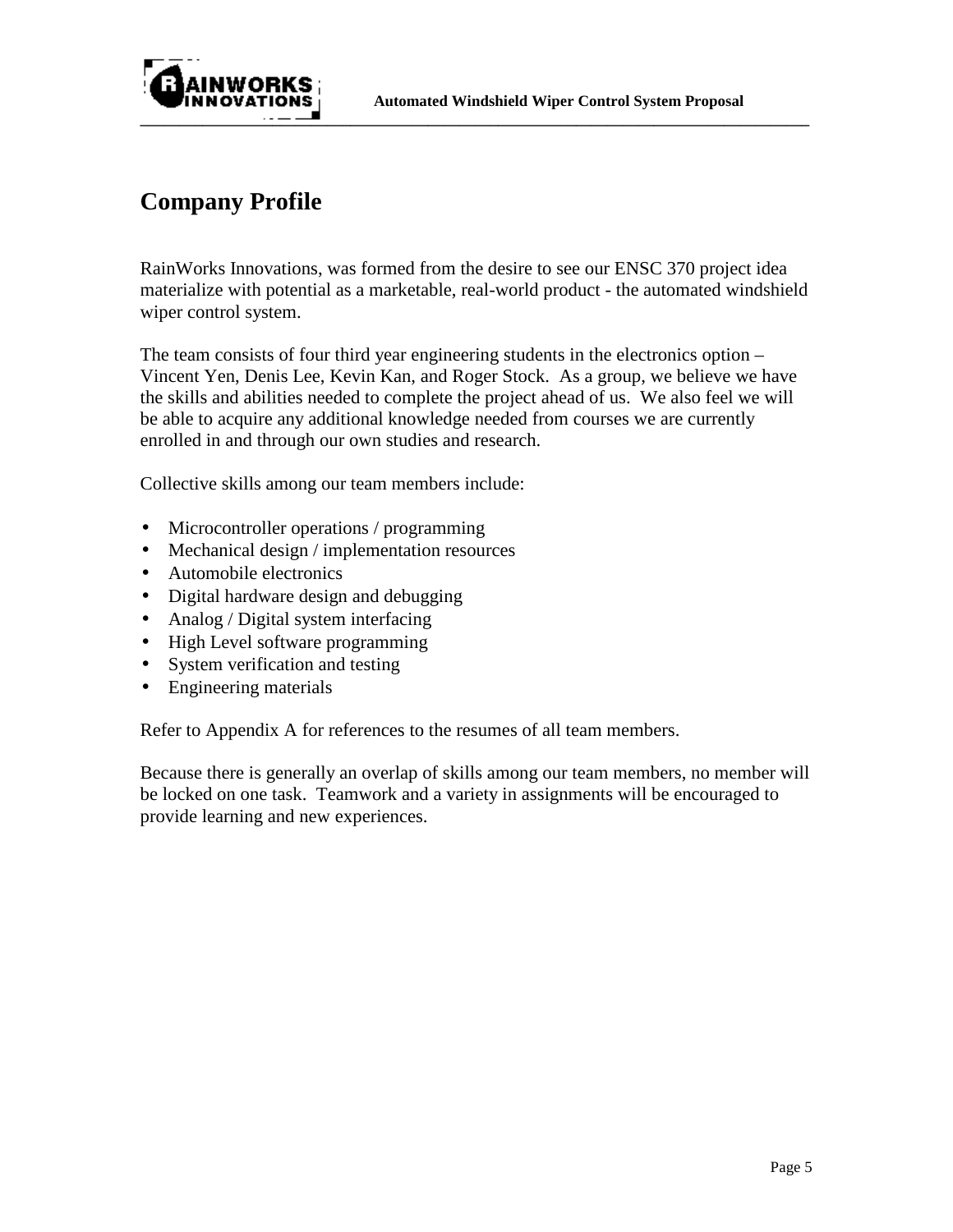

## **Budget**

The following the tentative budget for the windshield wiper system. This figure excludes the cost of the automobile.

| Rain Sensor               | \$60  |
|---------------------------|-------|
| Wiring                    | \$10  |
| Microprocessor / Debugger | \$30  |
| User Interface            | \$30  |
| Windshield Wiper          | \$10  |
| Total                     | \$140 |

## **Funding**

The funding for this project is expected to come from the EUSS endowment funds and individual contribution of the group members. Plans are currently underway to aggressively approach major car manufactures for funding. In addition, we will also be in contact with hardware stores such as Canadian Tire and electronic stores such as Future shop for potential sponsorship.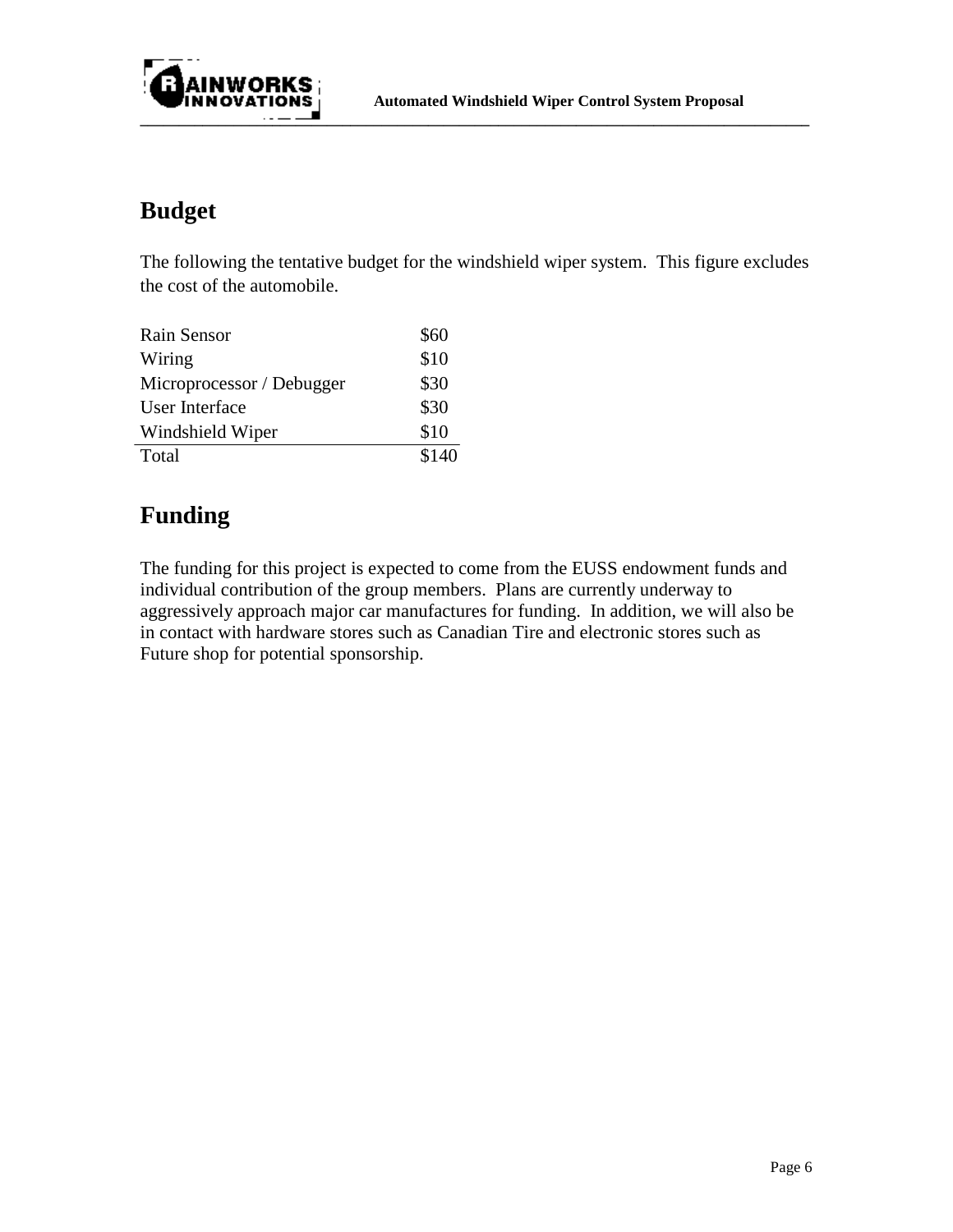

# **Schedule**

The following is our proposed schedule;

| <b>Task Name</b>                       | January |    |    |    | February |   |    |    | March |   |    |    |    |  |
|----------------------------------------|---------|----|----|----|----------|---|----|----|-------|---|----|----|----|--|
|                                        | 4       | 11 | 18 | 25 |          | 8 | 15 | 22 |       | 8 | 15 | 22 | 29 |  |
| Write Proposal                         |         |    |    |    |          |   |    |    |       |   |    |    |    |  |
| <b>Functional Specifications</b>       |         |    |    |    |          |   |    |    |       |   |    |    |    |  |
| Functional Specification documentation |         |    |    |    |          |   |    |    |       |   |    |    |    |  |
| <b>Component Selection</b>             |         |    |    |    |          |   |    |    |       |   |    |    |    |  |
| <b>Component Purchasing</b>            |         |    |    |    |          |   |    |    |       |   |    |    |    |  |
| Design                                 |         |    |    |    |          |   |    |    |       |   |    |    |    |  |
| <b>Design Documentation</b>            |         |    |    |    |          |   |    |    |       |   |    |    |    |  |
| Research                               |         |    |    |    |          |   |    |    |       |   |    |    |    |  |
| Implementation/ Build prototype        |         |    |    |    |          |   |    |    |       |   |    |    |    |  |
| Testing/Debugging                      |         |    |    |    |          |   |    |    |       |   |    |    |    |  |
| Installation                           |         |    |    |    |          |   |    |    |       |   |    |    |    |  |
| Write ProcessReport                    |         |    |    |    |          |   |    |    |       |   |    |    |    |  |

The corresponding milestones are listed below:

| Task Name                        | January        |    |    |    | February |   |    |    | March |   |    |    |    |
|----------------------------------|----------------|----|----|----|----------|---|----|----|-------|---|----|----|----|
|                                  | $\overline{4}$ | 11 | 18 | 25 |          | 8 | 15 | 22 |       | 8 | 15 | 22 | 29 |
| Project Proposal                 |                |    |    |    |          |   |    |    |       |   |    |    |    |
| Progress Report #1               |                |    |    |    |          |   |    |    |       |   |    |    |    |
| <b>Functional Specifications</b> |                |    |    |    |          |   |    |    |       |   |    |    |    |
| <b>Design Specifications</b>     |                |    |    |    |          |   |    |    |       |   |    |    |    |
| Progress Report #2               |                |    |    |    |          |   |    |    |       |   |    |    |    |
| <b>Testing Complete</b>          |                |    |    |    |          |   |    |    |       |   |    |    |    |
| <b>Product Installed</b>         |                |    |    |    |          |   |    |    |       |   |    |    |    |
| Web Site                         |                |    |    |    |          |   |    |    |       |   |    |    |    |
| Process Report                   |                |    |    |    |          |   |    |    |       |   |    |    |    |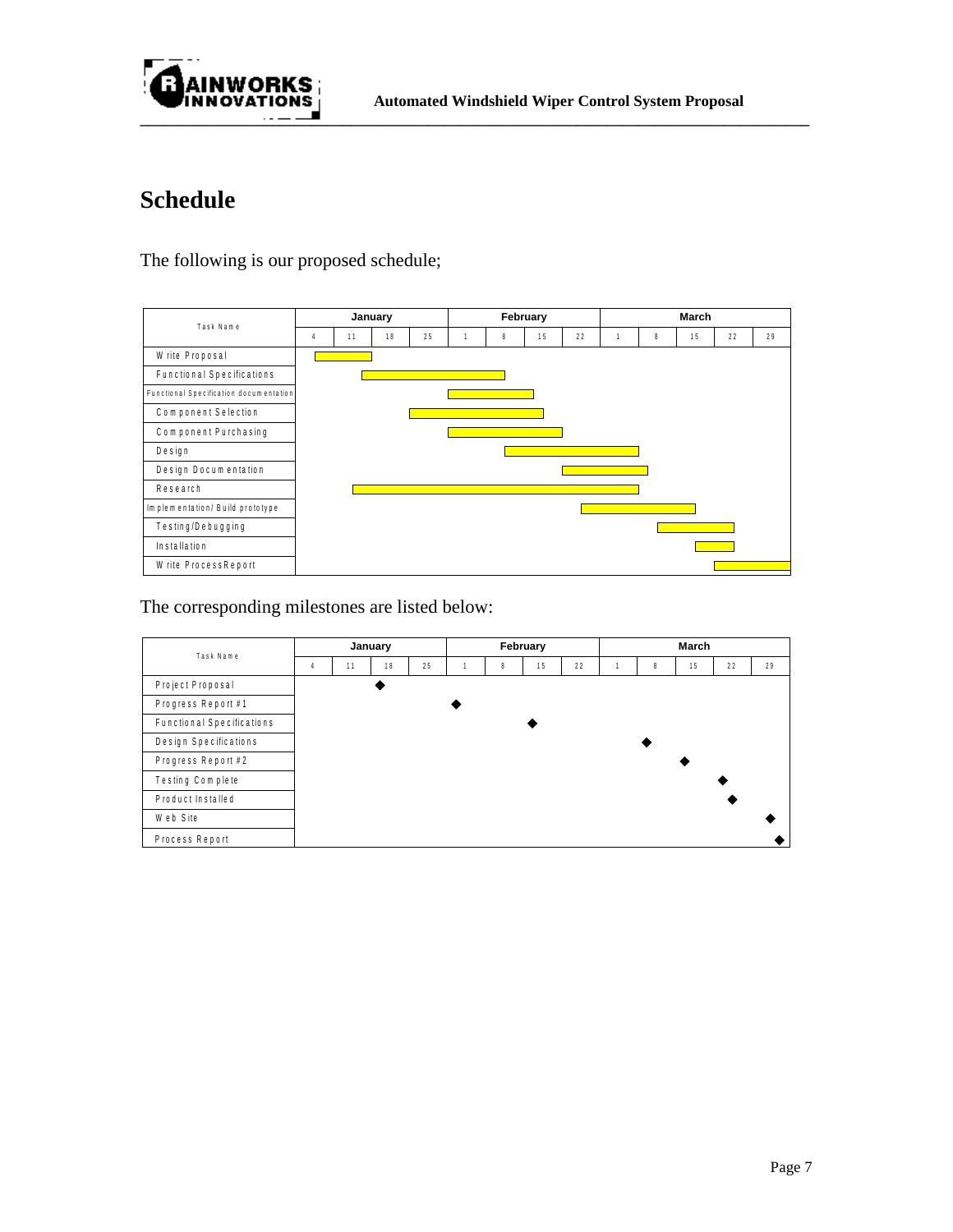



### **Conclusion**

RainWorks Innovations is dedicated to creating superior personalized automobile accessories. Our current product is expected to enhance driver safety and enjoyment by eliminating potential road distractions. Rather than competing for existing market share with established products, RainWorks will create a niche market by developing an innovative alternative. Currently this product is only available in luxury and prototype automobiles, making our inexpensive car kit an accessible option for the general public. In addition, RainWorks is fully dedicated to expanding the application of our technologies. Preliminary developments are underway to test the feasibility of our proposed rain sensor technology in aviation and military applications. With our experience and available resources, we fully expect to complete our project with a working prototype within the proposed schedule given in the Gantt chart.